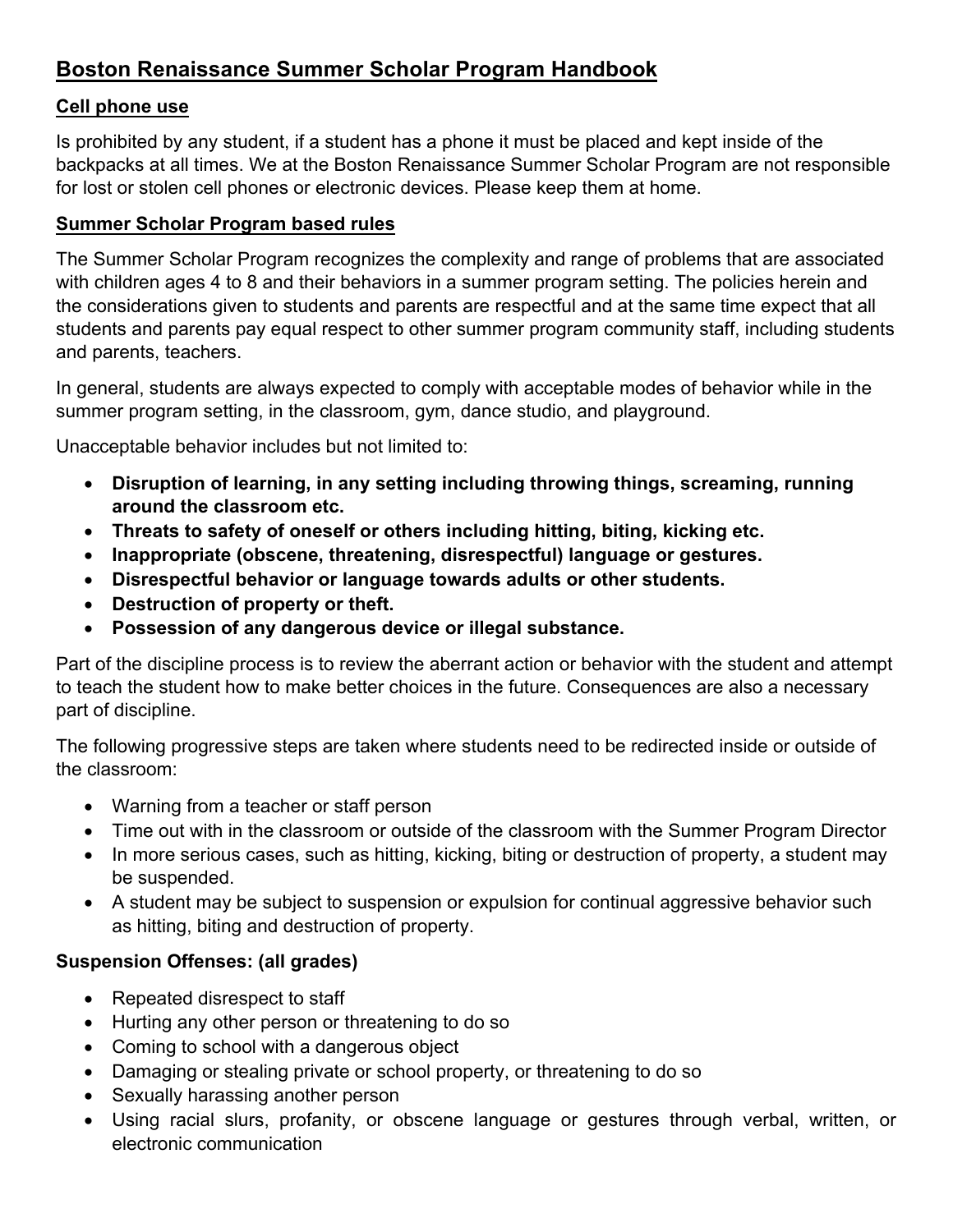- Being in an unauthorized area of the building
- Leaving school or class without permission
- Physical aggression including fighting
- Possession of a dangerous weapon or controlled substance on school premises or at afterschool or school related events, including athletic games, pursuant to M.G.L.c.71-37H.
- Assault on a Director, teacher, teacher's aide, or other educational staff on school premises or at school-sponsored events pursuant M.G.L.c.71-37H

#### **Expulsion Offense: (all grades)**

- Position of a dangerous weapon or controlled substance on school premises or at afterschool or school related events, including athletic games, pursuant to M.G.L.c.71-37H
- Assault on a Director, teacher, teacher's aide, or other educational staff on school premises or at school-sponsored events pursuant M.G.L.c.71-37H

**The Director of Summer Scholar Program will determine if a given action by a student will result in a suspension or expulsion from the Summer Scholar Program. This is a privately paid program and your acceptance to the Summer Scholar program can be cancelled at any time.**